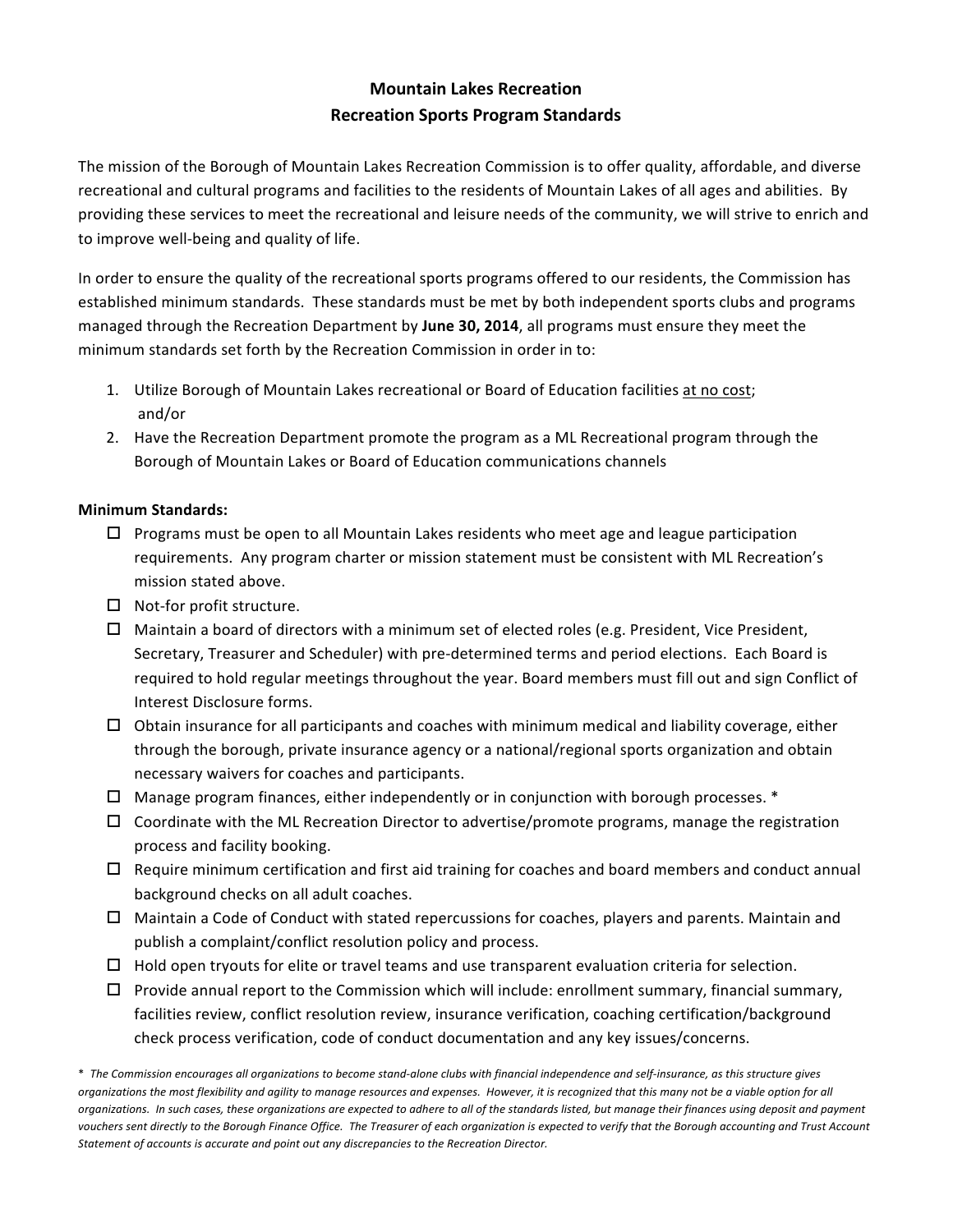#### **Recommendations to Recreation Sports Programs:**

Additional recommendations for recreational sports programs and their boards include (but not required):

- $\Box$  Develop a succession plan in order to pass your knowledge and enthusiasm to the next generation.
- $\Box$  Involve high school coaches in your program preferably as a member of the board or acting as a liaison to the board.
- $\Box$  Develop website for your program that include registration, program, board names and contact information, schedules, and contact information. Ensure site is linked to mtnlakes.org Recreation page.
- $\Box$  Select and utilize on-line registration tool which can collect the following information player information, parent information, emergency contact information, uniform sizing, waivers, email addresses, etc. or leverage the borough's *rSchool Today Registration* system.
- $\Box$  Assign 1-2 "schedulers" for admin access to the Board of Ed / Recreation facilities scheduling system (*rSchool Today Facilities Scheduler*). All requests for facilities should be directed through the schedulers.
- $\Box$  Conduct pre-season meeting with coaches, volunteers and parents to set expectations and provide guidance.
- $\Box$  Develop budget and mechanism to pay for fields, referees, equipment, etc.
- $\Box$  Maintain a "rainy day" fund for rebuilding, maintenance or equipment expenses that may occur down the road.
- $\Box$  Invite Recreation Commission liaison to 1-2 board meetings per year.

## **The Recreation Director will assist recreational sports programs with:**

- Accessing facilities
- Obtaining insurance through the borough, when appropriate
- Overseeing trust accounts opened through the borough
- Background checks
- Communications to the community
- Registration system guidance
- **Waivers**
- Code of Conduct
- Concussion Testing